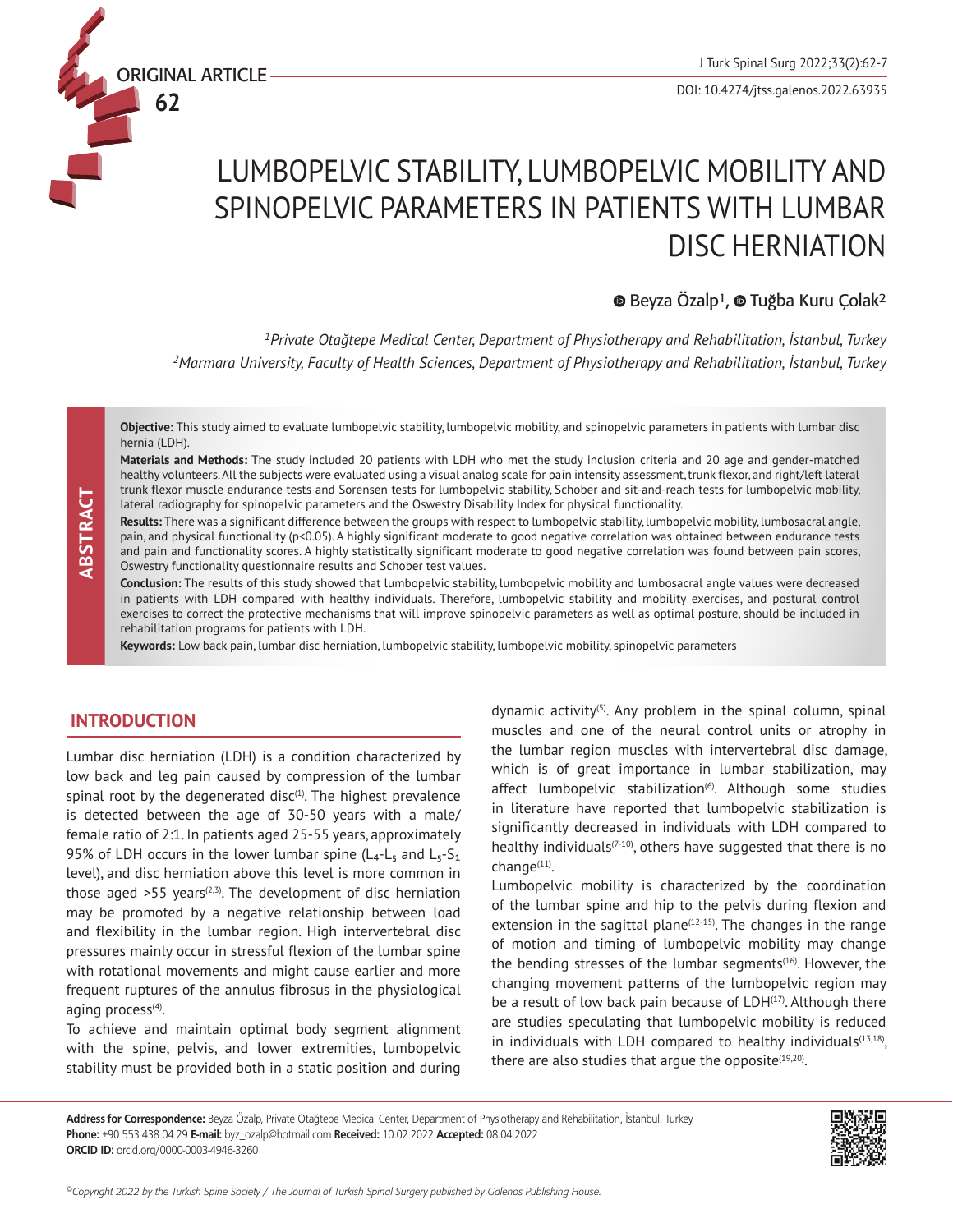

The symptoms that develop in patients with LDH may cause certain changes in the sagittal and coronal shape of the vertebral column<sup> $(21)$ </sup>. Again there are studies speculating that spinopelvic parameters differ in individuals with LDH compared to healthy individuals $(22-24)$ , and there are also studies showing no difference<sup>(25,26)</sup>.

The target of rehabilitation of patients with LDH is to stabilize the spine in a balanced and neutral stance and to provide appropriate muscle activation of the lumbar spine and pelvis. To the best of our knowledge, there is no study in the literature that has evaluated lumbopelvic stability, lumbopelvic mobility and spinopelvic parameters in patients with LDH. Therefore, the aim of this study was to evaluate the lumbopelvic stability, lumbopelvic mobility, and spinopelvic parameters in patients with LDH and in healthy individuals. It is hoped that this will contribute to the planning of future rehabilitation programs.

## **MATERIALS AND METHODS**

This study was planned as a Master's Thesis. Forty-two patients with LDH applied to the department, and 40 of them participated in this study. Two patients could not perform the assessment tests and were excluded. The evaluations made in the scope of the study were applied to all the individuals.

The study included patients who presented at Private Otağtepe Medical Center between May 2021 and November 2021 with complaints of low back pain and were diagnosed with LDH by a specialist physician, and a control group of age and gendermatched healthy individuals. The patients included were aged 18-65 years, had pain complaints ongoing for at least 3 months and at most 12 months, met the study inclusion criteria, and voluntarily agreed to participate in the study. Exclusion criteria were defined as the presence of any orthopedic, neurological, cardiopulmonary, or rheumatological disease, a history of surgery on the column vertebralis, the presence of congenital problems (such as limb length discrepancy), scoliosis, tumor, spondylolysis-spondylolisthesis, structural problems of the vertebral column such as vertebral fracture, a history of musculoskeletal injury in the last 6 months, a history of trauma, or pregnancy.

The study was approved by Üsküdar University Clinical Research Ethics Committee (date: 30/04/2021, approval no: 2021-103), and was conducted in line with the Declaration of Helsinki. The purpose and content of the study were explained to all subjects in writing and orally at the beginning of the study. The information and voluntary consent form prepared in line with the standards of the Ethics Committee was signed by all subjects. The demographic data of the participants were recorded on the "Socio-demographic Data Form" prepared by the researchers. To evaluate lumbopelvic stability, the body flexor muscle endurance test developed by McGill, the Sorensen test, and right and left lateral trunk flexor muscle endurance tests were used. The test positions were explained and demonstrated to the study subjects. They were then asked to maintain the trunk flexion, extension, right and left lateral flexion positions for as long as possible during the test, and the measurements were recorded in seconds with a stopwatch. The tests were ended when the test position was disturbed or when the subject said they could not continue the test. Each measurement was repeated twice and the best measurement result was recorded<sup>(27)</sup>.

For the body flexor muscle endurance test, the subjects were positioned standing on a flat surface with knees flexed, hands crossed on their shoulders, and the body in  $60^\circ$  flexion<sup> $(28,29)$ </sup>. The participants were positioned in the prone position in such a way that their anterior superior spina iliaca came to the edge of the bed and their upper body was extended forward in a flat position from the edge of the bed in the Sorensen test. It was fixed on the thigh with the help of a physiotherapist $(27)$ . In the body right/left lateral flexor muscle endurance test, participants were placed in a side-lying position to carry their body weight on their forearms and toes. This test was applied separately for the right and left sides $(30)$ .

Lumbopelvic mobility was evaluated with Schober's test and the sit-and-reach test. In the Schober test, the L5 spinous process and 10 cm above it was marked when the participants were standing upright. The patient was asked to perform maximum flexion without bending the knees, and the distance between the two points was measured with a 7 mm-wide tape measure, and the amount of increase was recorded. A minimum increase of 5 cm was expected in the distance between two points; if this difference is <5 cm, it is evaluated as decreased lumbar mobility(31). In the sit-and-reach test, the subjects sit on the floor with the legs and knees extended. Plantar flexion of the foot was prevented by placing a 30 cm high wooden block on the sole of the foot, and the subject is instructed to reach forward without bending the knees. After three stretches, the position is held for 2 seconds and the distance between the distal phalanx of the third finger of the hand and the toes is measured. Reaching as far as the toes was recorded as "0", reaching beyond the toes as "positive  $(+)$ " and not reaching the toes as "negative  $(-)^{n(32)}$ .

Lumbar lordosis, sacral angle and lumbosacral angle measurements of the spinopelvic parameters were evaluated on standing lateral radiographs method during which the subjects were positioned standing upright with hands on the neck, knees in full extension and feet shoulder-width apart. All the measurements were made directly on the radiographs using the Cobb Method and a goniometer. Lumbar lordosis was measured as the angle between the upper surface of the sacrum and the upper surface of the first lumbar vertebra  $(L_1 S_1$ )<sup>(33)</sup>. The sacral angle was measured as the angle between the S<sub>1</sub> vertebra superior endplate and the horizontal line. The lumbosacral angle was measured as the angle between the lines along the upper edge of the  $S_1$  and the lower edge of the  $L_5$  vertebra<sup>(34,35)</sup>. Each measurement was repeated three times and the average was recorded $(36,37)$ .

A visual analog scale (VAS) was used for pain assessment. The patient was asked to mark the intensity of his pain at rest, at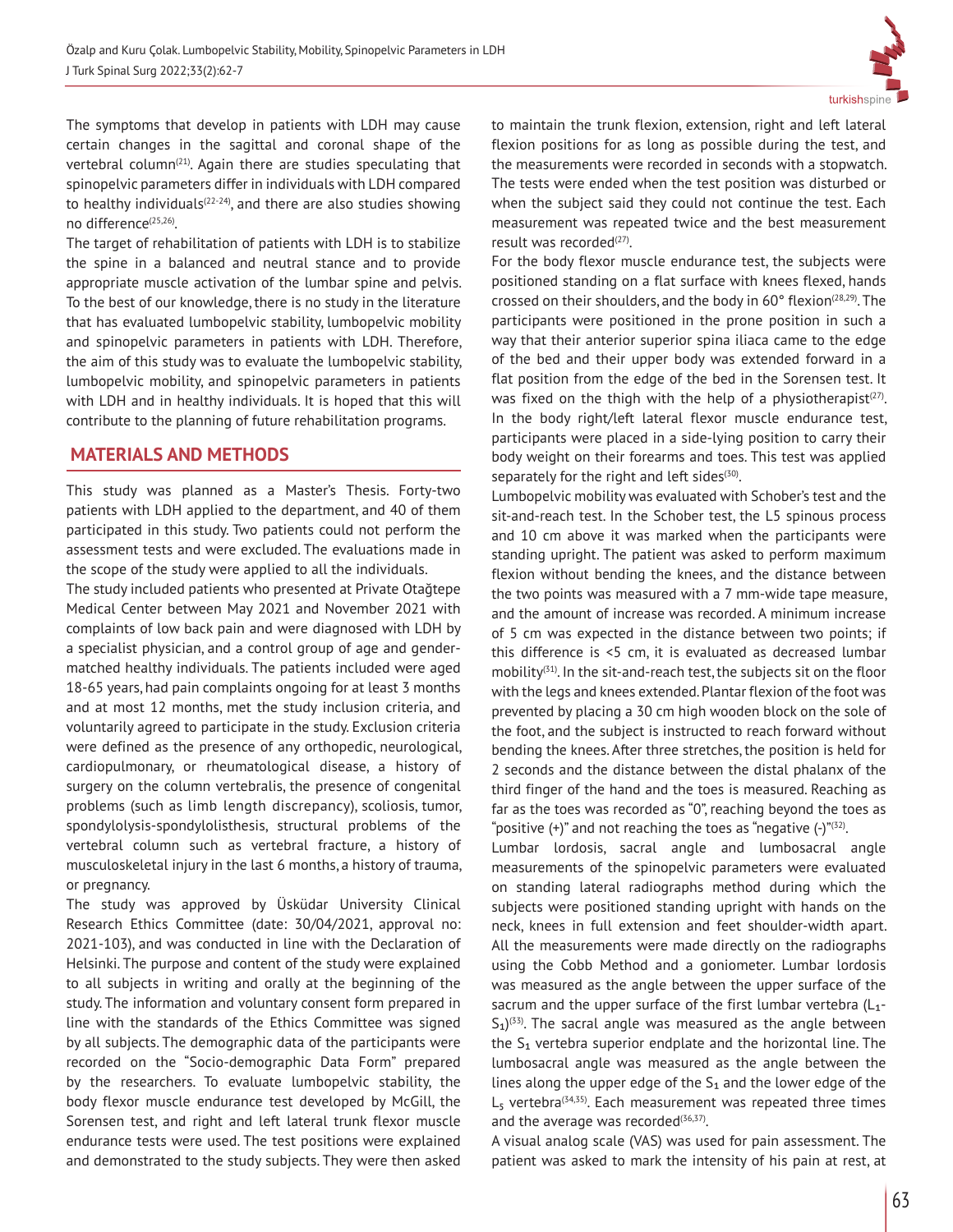

night, and during activity on a 10 cm line marked from 0 to10, where 0 indicates no pain, and 10 indicates unbearable pain $(38)$ . The Turkish version of the oswestry disability index (ODI) was used to evaluate the level of functionality and it was applied in face-to-face interviews with the study subjects. The validity study of the questionnaire was conducted by Yakut et al.<sup>(39)</sup>. The ODI measures the severity of pain as well as functional disability during activities of daily living such as personal care, walking, lifting, standing, sleeping, sitting, sexual life, social life, and travel. The ODI has 10 questions, each of which has 6 sections scored from 0-5 points. As the total score increases, the level of functionality decreases $(40)$ .

#### **Statistical Analysis**

The analysis of the study results was made using the Statistical Package for Social Sciences, version 16.0 software (SPSS Inc.; Chicago, IL, USA). The statistical significance value of p≤0.05 (two-sided) was taken in all analyses. The conformity of the data to normal distribution was tested with the Shapiro-Wilks test. Gender distributions in the groups were analyzed with the chi-square test. In the comparisons between the groups of the VAS scores, the ODI, McGill muscle endurance tests, Schober test from lumbopelvic mobility tests and the sit-reach test, the Mann-Whitney U test was used. In the spinopelvic parameter evaluations between groups, lumbar lordosis, sacral angle and lumbosacral angle measurement results were analyzed with the Independent Samples t-test. The correlations were analyzed with Spearman analysis.

### **RESULTS**

The study was completed with 20 LDH patients and 20 healthy control subjects. Gender, age, height and body mass index were similar in both groups (Table 1). The distribution of herniation levels in patients with LDH is shown in Table 2.

The functionality levels of the LDH patients were statistically significantly lower than those of the healthy control group (p<0.05). The mean values of all endurance tests of the control group were higher than those of the LDH patients (p<0.001). The lumbopelvic mobility of the control group was higher than that of the LDH patient group. No statistically significant

differences were detected between the two groups in respect of lumbar lordosis and sacral angle values (p=0.733, p=0.374). The lumbosacral angle values of LDH patients were statistically significantly decreased compared to the healthy control group (p=0.012, Table 3).

High-level significant negative correlations were found between endurance tests, pain scores, and functionality scores. There were also high-level significant positive correlations between pain and functionality scores. High-level statistically significant negative correlations were found between pain scores, ODI results, and Schober test values. There was a weakmoderate positive correlation between the endurance tests and the Schober test values (Table 4).

### **DISCUSSION**

The results of the present study demonstrated that lumbopelvic stability, lumbopelvic mobility, and lumbosacral angle values were significantly decreased in patients with lumbar disc hernia compared to healthy individuals.

Atrophy, which may occur in the muscles because of LDH, may cause low back pain and affect the lumbopelvic stabilization as an important factor in low back pain $(41)$ . Waldhelm and Li $(29)$ . investigated the reliability of clinical measurements evaluating components related to core stabilization with a test-retest design on healthy young individuals, and reported that the reliability of trunk flexor muscle endurance test, Sorensen test, right/left lateral flexor muscle endurance tests were at the highest levels. In the present study, the lumbopelvic stability values of the cases were evaluated with these tests.

According to the results of a study by Abdelraouf and Abdelaziem(8) athletes with low back pain yielded significantly lower results in the tested muscle endurance tests compared to a healthy group. In another study, trunk muscle endurance was compared between dancers with low back pain and healthy dancers, and it was found that dancers with low back pain had decreased right and left lateral trunk muscle endurance compared to the healthy dancers<sup> $(10)$ </sup>. In contrast, Hosseinifar et al.<sup>(11)</sup> conducted a cross-sectional analytical study, and compared patients with chronic low back pain (n=30) and healthy individuals (n=30) in terms of lumbopelvic stability,

|  |  | <b>Table 1.</b> The comparison of the demographic characteristics of the groups |  |
|--|--|---------------------------------------------------------------------------------|--|
|  |  |                                                                                 |  |
|  |  |                                                                                 |  |
|  |  |                                                                                 |  |

| <b>Table 1.</b> The comparison of the demographic characteristics of the groups |                                            |                                              |         |
|---------------------------------------------------------------------------------|--------------------------------------------|----------------------------------------------|---------|
|                                                                                 | LDH group $(n=20)$<br><b>Frequency (%)</b> | Healthy group (n=20)<br><b>Frequency (%)</b> | p-value |
| Gender                                                                          | 14 Female (70%)<br>6 Male (30%)            | 13 Female (65%)<br>7 Male (35%)              | 0.736   |
|                                                                                 | LDH group $(n=20)$<br>Mean $\pm$ SD        | Healthy group (n=20)<br>Mean $\pm$ SD        | p-value |
| Age (years)                                                                     | 45.25 ± 7.59                               | 42.10 ± 11.39                                | 0.151   |
| Height (m)                                                                      | $1.63 \pm 0.09$                            | $1.67 \pm 0.08$                              | 0.262   |
|                                                                                 |                                            |                                              |         |
| Body mass index (kg/m <sup>2</sup> )                                            | 25.96 $\pm$ 3.53                           | 25.70 ± 3.93                                 | 0.667   |

\*<0,005, chi-square test, \*\*Independent Samples t-test

n: Number of people, SD: Standard deviation, %: Percentage ratio, m: Meter, kg: Kilogram, LDH: Lumbar disc herniation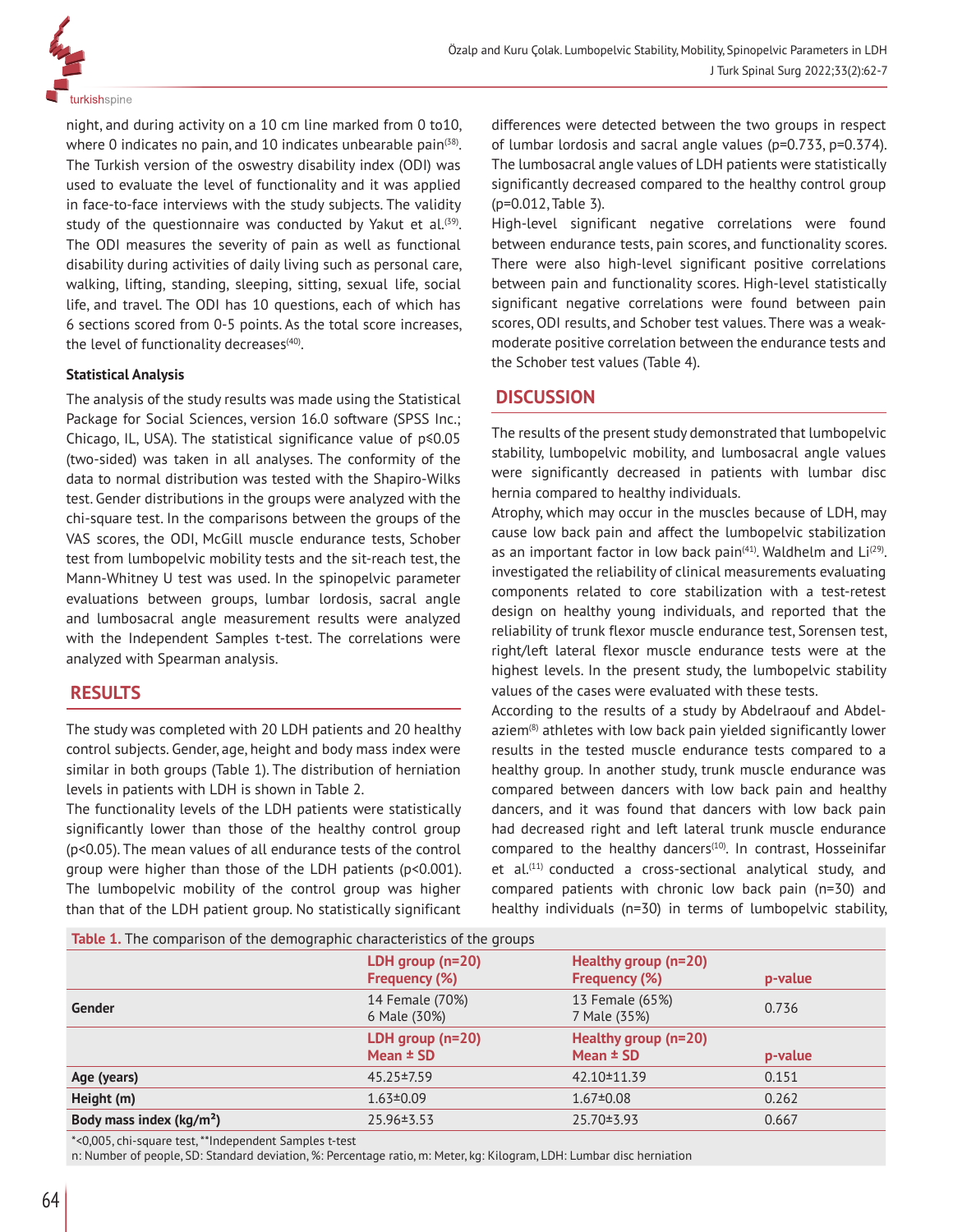

which is one of the factors suggested to prevent low back pain, and found that the groups were similar.

In the present study, similar to the results of the previous studies in the literature, it was found that all the endurance test values of the LDH patient group were decreased compared to the healthy control group. It can be considered that the *m. multfidius* and *m. transversus abdominis* muscles, which are among the main stabilizers, may develop atrophy because of LDH, and affect lumbopelvic stabilization. However, the structure of these muscles was not evaluated in this study. It can be recommended that future studies evaluate the muscle structures separately with methods such as measuring the cross-sectional area of the muscles on muscle ultrasound or lumbar MRI.

It has been speculated that repetitive lumbopelvic movement is a factor in the development and course of low back pain $(42)$ . Kim et al. $(13)$  evaluated the lumbopelvic rhythms during trunk flexion and extension in patients with low back pain and agematched healthy individuals, and found statistically significant differences in lumbopelvic rhythms between the two groups. In a study that included 44 male adolescent football players with low back pain and 65 healthy male adolescent football players, it was found that the lumbopelvic movement was smaller in the group with low back pain compared to the healthy group $(18)$ .

**Table 2.** The distribution of herniation levels in patients with LDH

| <b>LDH Group</b><br>$(n=20)$                                                                                                                                                                                                     |                     |           |                                                                                                                                                                                                                                   |         |  |
|----------------------------------------------------------------------------------------------------------------------------------------------------------------------------------------------------------------------------------|---------------------|-----------|-----------------------------------------------------------------------------------------------------------------------------------------------------------------------------------------------------------------------------------|---------|--|
|                                                                                                                                                                                                                                  | $L_1-L_2$ $L_2-L_3$ | $L_3-L_4$ | $L_4$ -L,                                                                                                                                                                                                                         | -S1     |  |
| <b>Bulging</b>                                                                                                                                                                                                                   |                     | 10        | 13                                                                                                                                                                                                                                | 6       |  |
| <b>Protrusion</b>                                                                                                                                                                                                                |                     |           | ζ                                                                                                                                                                                                                                 |         |  |
| <b>Extrusion</b>                                                                                                                                                                                                                 |                     |           | $\overline{ }$                                                                                                                                                                                                                    |         |  |
| Sequestration                                                                                                                                                                                                                    |                     |           |                                                                                                                                                                                                                                   |         |  |
| $\mathbf{r}$ , and the set of the set of the set of the set of the set of the set of the set of the set of the set of the set of the set of the set of the set of the set of the set of the set of the set of the set of the set |                     |           | $\mathbf{r}$ . The set of the set of the set of the set of the set of the set of the set of the set of the set of the set of the set of the set of the set of the set of the set of the set of the set of the set of the set of t | $\cdot$ |  |

n: Number of people, L: Lumbar vertebra, LDH: Lumbar disc herniation

In another study that included 39 healthy women and 27 women with low back pain, all aged 19-63 years, the effects of flexibility on low back pain were examined. The mean sit-reach test values was measured as 6.56 cm in the healthy women and as 4.11 cm in the female patients with low back pain $(20)$ . In the present study, the Schober's test measurement was mean 14 cm in LDH patients and 15.85 cm in the healthy control group. The mean value of the sit-and-reach test measurements was 0.25 cm in the LDH patients and 2.05 cm in the control group.

The symptoms that develop in patients with LDH may cause certain changes in the sagittal and coronal shape of the vertebral column<sup>(21)</sup>. Several studies have focused on radiological parameters to assess the status of spinal sagittal imbalance $(43)$ . In the present study, the lumbar lordosis angle, sacral angle, and lumbosacral angle values were measured on standing lateral radiographs to evaluate spinopelvic parameters. According to literature data, the lumbar lordosis angle is between 30°-80°, the sacral angle is between 30°-41°, and the lumbosacral angle is between 10° and 15° in a person standing at  $rest^{(33,35,44,45)}$ . In a study investigating spinopelvic parameters between patients with LDH and healthy control subjects in the elderly population, the lumbar lordosis angle and sacral angle were found to be significantly lower in the lumbar disc herniated group compared to the control group $(22)$ . In another retrospective and cross-sectional study, Endo et  $al.$ <sup>(23)</sup> evaluated spinopelvic parameters in LDH patients (n=61) and healthy individuals (n=60), and reported that the lumbar lordosis angle was smaller in the LDH patients (36.7°) than in the healthy individuals (49°). In addition to those studies, it has been suggested in another study that the lumbar lordosis angle is normal in patients with low back pain compared to healthy control subjects<sup>(25)</sup>. The sacral angle and lumbosacral angle values of 120 LDH patients and 120 healthy individuals were examined in a study by Ghasemi et al.<sup>(26)</sup> No statistically significant differences were detected between the sacral angle values of the LDH group (40.52°) compared with the control

| Table 3. The comparisons of the clinical evaluation results of the groups |                                   |                                       |                          |  |  |  |
|---------------------------------------------------------------------------|-----------------------------------|---------------------------------------|--------------------------|--|--|--|
|                                                                           | LDH group $(n=20)$<br>Mean $±$ SD | Healthy group (n=20)<br>Mean $\pm$ SD | p-value                  |  |  |  |
| Body flexor muscle endurance test (sec)                                   | $12.76 \pm 1.20$                  | $34.41 \pm 1.56$                      |                          |  |  |  |
| Sorensen test (sec)                                                       | $17.92 \pm 1.62$                  | 48.66 ± 3.34                          |                          |  |  |  |
| Body right lateral flexor muscle endurance test (sec)                     | $17.24 \pm 1.22$                  | $36.31 \pm 1.75$                      | $p<0.001*$               |  |  |  |
| Body left lateral flexor muscle endurance test (sec)                      | $16.47 \pm 1.32$                  | $36.21 \pm 1.91$                      |                          |  |  |  |
| Schober test (cm)                                                         | $14+1.47$                         | $15.85 \pm 0.9$                       | $0.000*$                 |  |  |  |
| Sit-and-reach test (cm)                                                   | $0.25 \pm 2.38$                   | $2.05 \pm 2.42$                       | $0.021*$                 |  |  |  |
| Lumber lordosis angle (degree)                                            | 54.39 ± 7.24                      | 56.76 ± 9.26                          | 0.733                    |  |  |  |
| Sacral angle (degree)                                                     | 38.15 ± 5.56                      | 38.86±7.37                            | 0.374                    |  |  |  |
| Lumbosacral angle (degree)                                                | $7.08 \pm 3.95$                   | $10.28 \pm 3.69$                      | $0.012**$                |  |  |  |
| <b>VAS</b>                                                                | $7.50 \pm 1.84$                   |                                       | $\overline{\phantom{0}}$ |  |  |  |
| Oswestry disability index                                                 | 23.50 ± 8.28                      | $1.15 \pm 2.73$                       | $0.000*$                 |  |  |  |

\*<0.005, Mann-Whitney U test, \*\*Independent Sample t-test

VAS: Visual analog scale, n: Number of subjects, cm: Centimeter, sec: Second, SD: Standard deviation, LDH: Lumbar disc herniation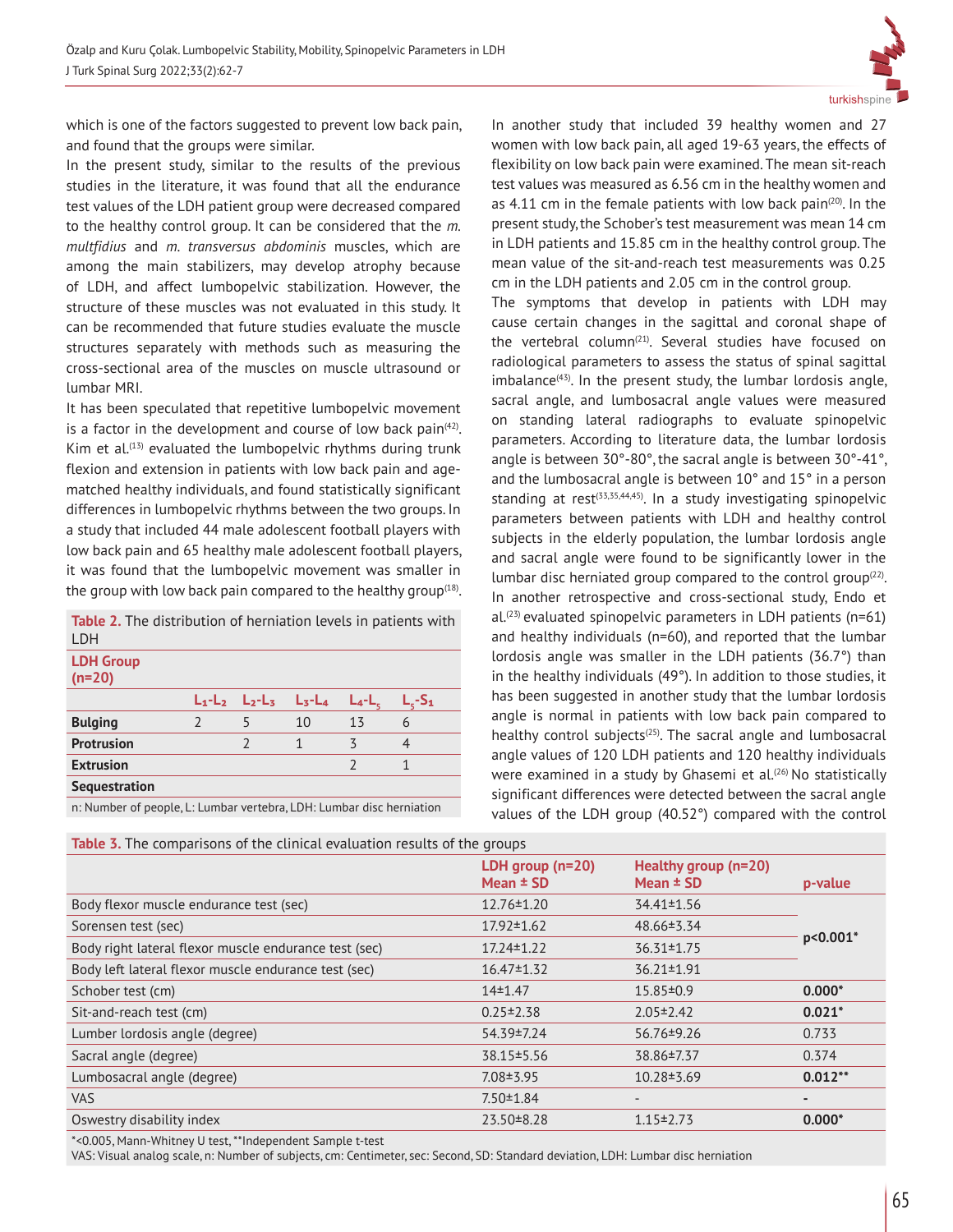

**Table 4.** Correlations between the endurance, mobility, pain, and functionality assessments

|                           |        | <b>Sorensen</b><br>test | <b>Body</b><br><b>FMET</b> | <b>Right</b><br><b>LFMET</b> | Left<br><b>LFMET</b>     | <b>Schober</b><br>test | Sit-and-<br>reach test   | <b>Oswestry</b><br>disability index                  |
|---------------------------|--------|-------------------------|----------------------------|------------------------------|--------------------------|------------------------|--------------------------|------------------------------------------------------|
| Sorensen test (sec)       | p      |                         | 0.001<br>0.505             | 0.000<br>0.595               | 0.000<br>0.678           | 0.030<br>0.344         | 0.185<br>0.214           | 0.000<br>$-0.717$                                    |
| Body<br>FMET (sec)        | p      | 0.001<br>0.505          | $\overline{\phantom{a}}$   | 0.000<br>0.660               | 0.000<br>0.663           | 0.001<br>0.506         | 0.144<br>0.235           | 0.000<br>$-0.625$                                    |
| Right<br>LFMET (sec)      | p      | 0.000<br>0.595          | 0.000<br>0.660             | $\overline{\phantom{0}}$     | 0.000<br>0.909           | 0.003<br>0.455         | 0.056<br>0.304           | 0.000<br>$-0.629$                                    |
| Left<br>LFMET (sec)       | p      | 0.000<br>0.678          | 0.000<br>0.663             | 0.000<br>0.909               | $\overline{\phantom{0}}$ | 0.018<br>0.374         | 0.053<br>0.309           | 0.000<br>$-0.608$                                    |
| Schober test (cm)         | p      | 0.030<br>0.344          | 0.001<br>0.506             | 0.003<br>0.455               | 0.018<br>0.374           | ٠                      | 0.001<br>0.514           | 0.000<br>$-0.672$                                    |
| Sit-reach test (cm)       | p      | 0.185<br>0.214          | 0.144<br>0.235             | 0.056<br>0.304               | 0.053<br>0.309           | 0.001<br>0.514         | $\overline{\phantom{0}}$ | 0.071<br>$-0.288$                                    |
| <b>VAS</b>                | p<br>r | 0.000<br>$-0.585$       | 0.000<br>$-0.695$          | 0.000<br>$-0.596$            | 0.000<br>$-0.598$        | 0.000<br>$-0.602$      | 0.060<br>$-0.300$        | 0.000<br>0.800                                       |
| Oswestry disability index | p      | 0.000<br>$-0.717$       | 0.000<br>$-0.625$          | 0.000<br>$-0.629$            | 0.000<br>$-0.608$        | 0.000<br>$-0.672$      | 0.071<br>$-0.288$        | $\overline{\phantom{a}}$<br>$\overline{\phantom{a}}$ |

VAS: Visual analog scale, FMET: Flexor muscle endurance test, LFMET: Lateral flexor muscle endurance test, cm: Centimeter, sec: Second

group (39.30°). Sagittal spino-pelvic alignment was evaluated in a study of 198 patients with chronic low back pain and 709 healthy subjects. The sacral angle and lumbosacral angles were found to be significantly smaller in the patient group with chronic low back pain compared to the healthy control group. The lumbar lordosis angle (41°) in the patient group with chronic low back pain and the lumbar lordosis angle (42<sup>°</sup>) in the healthy group were small, but it was concluded that the difference was not statistically significant<sup>(35)</sup>.

The lumbar lordosis angle, sacral angle, and lumbosacral angle values that were measured in the present study were similar to those reported in the literature. The lumbar lordosis angle was measured as 54.39° in LDH patients and 56.76° in healthy individuals. The sacral angle was 38.15° in LDH patients and 38.86° in healthy individuals. The lumbosacral angle was measured as 7.08° in LDH patients and 10.28° in healthy individuals. According to the results of the present study, the mean lumbar lordosis and sacral angle values of the patients with LDH and the healthy control group subjects were similar within the range of physiological values. It was also observed that the lumbosacral angle was decreased in the LDH group compared to the healthy control group and according to the physiological limits reported in the literature.

# **CONCLUSION**

The results of this study demonstrated that lumbopelvic stability, lumbopelvic mobility, and lumbosacral angle values of the patients with LDH were statistically significantly lower than those of the healthy control group. When a rehabilitation program is created for LDH patients, lumbopelvic stability and mobility must be considered to be able to increase functionality after pain control is achieved. In addition to specific and isolated exercise training, exercises which aim to provide optimal postural control would be beneficial in rehabilitation programs.

### **Ethics**

**Ethics Committee Approval:** The study was approved by the Üsküdar University Clinical Research Ethics Committee (date: 30/04/2021, approval no: 2021-103).

**Informed Consent:** The information and voluntary consent form prepared in line with the standards of the Ethics Committee was signed by all subjects.

**Peer-review:** Internally peer-reviewed.

#### **Authorship Contributions**

Surgical and Medical Practices: B.Ö., T.K.Ç., Concept: B.Ö., T.K.Ç., Design: B.Ö., T.K.Ç., Data Collection or Processing: B.Ö., Analysis or Interpretation: B.Ö., T.K.Ç., Literature Search: B.Ö., T.K.Ç., Writing: B.Ö., T.K.Ç.

**Financial Disclosure:** The authors declared that this study received no financial support.

**Conflict of Interest:** The authors have no conflicts of interest to declare.

### **REFERENCES**

- 1. Tanriverdi S, Saritaş S. The effect of acupressure on postoperative pain of lumbar disc hernia: A quasi-experimental study. Complement Ther Clin Pract. 2018;32:12-16.
- 2. Furtado RN, Ribeiro LH, Abdo Bde A, Descio FJ, Martucci CE Jr, Serruya DC. [Nonspecific low back pain in young adults: associated risk factors]. Rev Bras Reumatol. 2014;54:371-7.
- 3. Jordan J, Konstantinou K, O'Dowd J. Herniated lumbar disc. BMJ Clin Evid. 2011;2011:1118.
- 4. Stoll T, Germann D, Hagmann H. [Physiotherapy in lumbar disc herniation ]. Ther Umsch. 2001;58:487-92.
- 5. Shamsi MB, Rezaei M, Zamanlou M, Sadeghi M, Pourahmadi MR. Does core stability exercise improve lumbopelvic stability (through